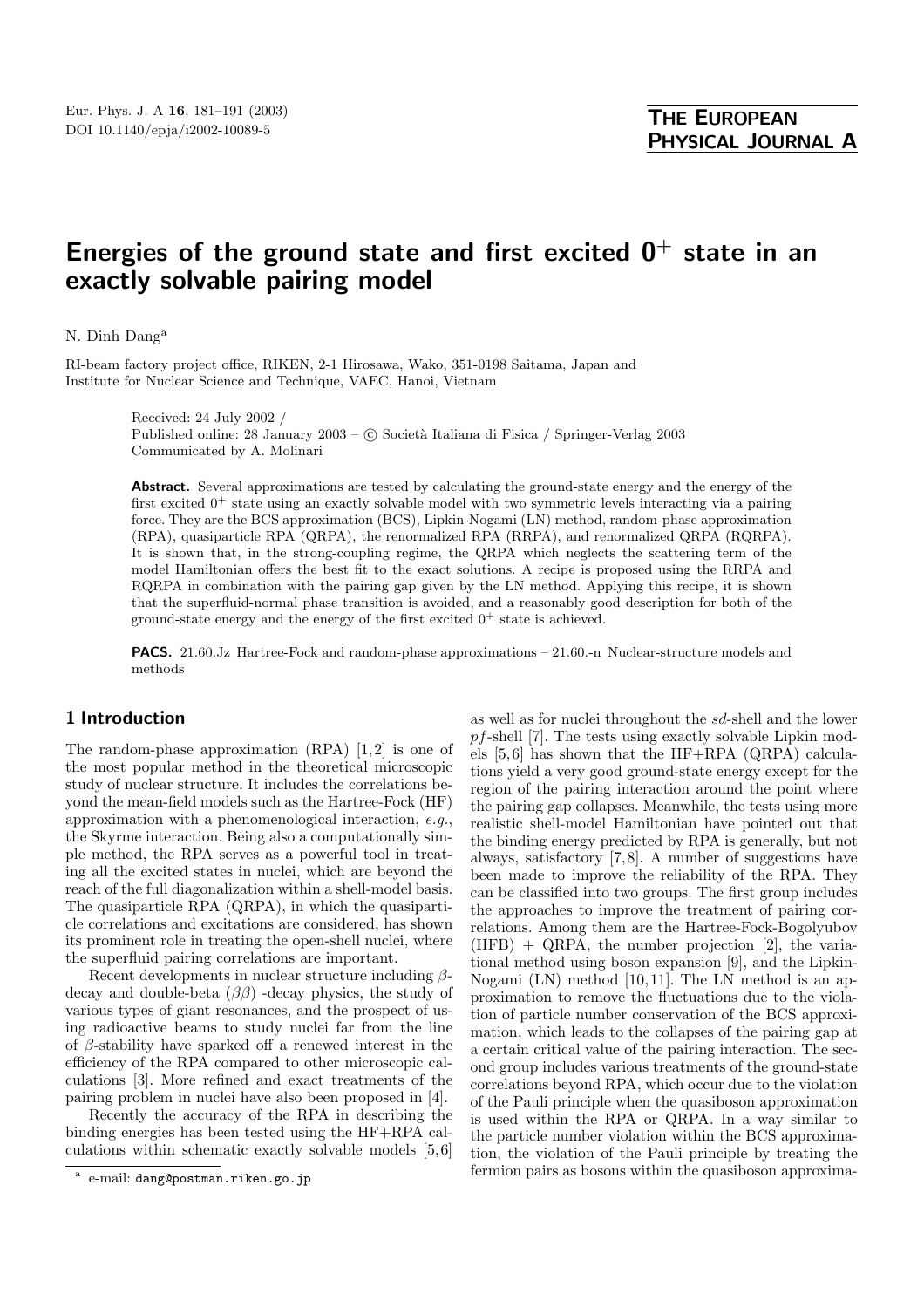tion leads to the collapse of the RPA at a critical value of the interaction parameter. Various approaches have been proposed to renormalize the RPA (QRPA) to remove this inconsistency [12–17].

Since the RPA, first of all, is a theory of excited states, an improvement of the accuracy of the RPA should give, as a first step, a better description for both of the energies of the ground state and the first excited state simultaneously. In the present paper, we are going to propose a recipe for such improvement using existing approximation schemes, namely the LN method for the pairing gap and the renormalized RPA (renormalized QRPA) to treat the ground-state correlations beyond RPA. In order to compare the result with the exact solution, we limit ourselves to the study of the ground state and the first excited  $0^+$  state within a well-known exactly solvable two-level model, which was introduced for the first time in ref. [18], and widely used in the study of pairing correlations.

The paper is organized as follows. The pairing Hamiltonian applied to the two-level model is discussed in sect. 1. The BCS approximation, the LN method, and the results obtained within these approximations for the pairing gap in the two-level model under consideration are summarized in sect. 2. The RPA, QRPA and their renormalized versions are presented in sect. 3, where the results for the ground-state energy and energy of the first excited  $0^+$  state are analysed. Also discussed in the same section are results obtained following a recipe which combines the LN method and the renormalized QRPA (renormalized RPA). The last section summarizes the paper, where conclusions are drawn.

# **2 Pairing Hamiltonian**

We consider the well-known pairing Hamiltonian of nucleons interacting via a pairing force between the time-conjugate orbitals with angular-momentum quantum number j

$$
H = \sum_{j} \epsilon_j N_j - G \sum_{jj'} \sqrt{\Omega_j} \sqrt{\Omega_{j'}} A_j^{\dagger} A_{j'} , \qquad (1)
$$

where  $\epsilon_i$  are the single-particle energies, and G is the pairing constant. The nucleon number operator for the j-shell is

$$
N_j = \sum_m a_{jm}^{\dagger} a_{jm} \tag{2}
$$

The pairing operators  $A_j^{\dagger}$  and  $A_j$  are given by

$$
A_j^{\dagger} = \frac{1}{\sqrt{\Omega_j}} \sum_{m>0} a_{jm}^{\dagger} a_{j\widetilde{m}}^{\dagger} , \qquad A_j = (A_j^{\dagger})^{\dagger} , \qquad (3)
$$

where the tilde denotes the time-reversal operation, e.g.  $a_{j\tilde{m}}^{\dagger} = (-1)^{j-m} a_{j-m}^{\dagger}$ . These operators satisfy the following commutation relations: following commutation relations:

$$
[A_j, A_{j'}^\dagger] = \delta_{jj'} \left( 1 - \frac{N_j}{\Omega j} \right) , \qquad (4)
$$

$$
[N_j, A_{j'}^{\dagger}] = 2\delta_{jj'} A_j^{\dagger} , \qquad [N_j, A_{j'}] = -2\delta_{jj'} A_j . \qquad (5)
$$

The exact solutions of this pairing Hamiltonian have been found in ref. [19] and known as the Richarson's solution. In the present paper, we consider only a simple schematic model. It has N particles occupying two levels with the same shell degeneracy  $\Omega = j + 1/2$ , so that  $\Omega = N/2$ . The upper level simulates the degenerates states with energy  $\epsilon/2$  and magnetic quantum numbers  $m (0 < m < \Omega)$ , while the lower level is for the states with energy  $-\epsilon/2$  and the magnetic quantum numbers  $-m$ . The distance between two levels is, therefore,  $\epsilon$ , which will take the value equal to 1 MeV in all calculations in this paper. The exact solution in this case is easy to be found using the  $SU(2)$  algebra, which the operators  $J_+ = \sqrt{\Omega_j} A_j^{\dagger}, J_- = (J_+)^{\dagger}$ , and  $J_0 = (N_j - \Omega_j)/2$  obey. This leads to the diagonalization of the Hamiltonian (1), whose matrix elements are

$$
\langle J, M'_1, M'_2 | H | J, M_1, M_2 \rangle = -\epsilon (M_1 - M_2) \delta_{M_1, M'_1} \delta_{M_2, M'_2}
$$
  
\n
$$
-G[2J(J+1) - M_1(M_1 - 1)
$$
  
\n
$$
-M_2(M_2 - 1)] \delta_{M_1, M'_1} \delta_{M_2, M'_2}
$$
  
\n
$$
-G\sqrt{J(J+1) - M_1(M_1 - 1)}
$$
  
\n
$$
\times \sqrt{J(J+1) - M_2(M_2 + 1)} \delta_{M_1, M'_1 + 1} \delta_{M_2, M'_2 - 1}
$$
  
\n
$$
-G\sqrt{J(J+1) - M_1(M_1 + 1)}
$$
  
\n
$$
\times \sqrt{J(J+1) - M_2(M_2 - 1)} \delta_{M_1, M'_1 - 1} \delta_{M_2, M'_2 + 1} ,
$$
 (6)

with  $J = \Omega/2$  and  $-J \leq M_i \leq J$   $(i = 1, 2)$ . Among the obtained eigenenergies  $\mathcal{E}_i$ , the lowest one,  $\mathcal{E}_0$ , is the exact ground-state energy, while the exact energy  $\omega_{\text{ex}}$  of the first excited  $0^+$  state is  $\omega_{\text{ex}} = \mathcal{E}_1 - \mathcal{E}_0$ .

It is convenient to study a fermion system with superfluid pairing using the Bogolyubov transformation from particle operators  $a_{jm}^{\dagger}$  and  $a_{jm}$  to the quasiparticle ones,  $\alpha_{jm}^{\dagger}$  and  $\alpha_{jm}$ . The quasiparticle representation of the Hamiltonian  $(1)$  is given in  $[18, 20]$ , which we quote here again for convenience in further discussions:

$$
H = a + \sum_{j} b_{j} \mathcal{N}_{j} + \sum_{j} c_{j} (\mathcal{A}_{j}^{\dagger} + \mathcal{A}_{j})
$$
  
+ 
$$
\sum_{j j'} d_{j j'} \mathcal{A}_{j}^{\dagger} \mathcal{A}_{j'} + \sum_{j j'} g_{j} (j') (\mathcal{A}_{j'}^{\dagger} \mathcal{N}_{j} + \mathcal{N}_{j} \mathcal{A}_{j'})
$$
  
+ 
$$
\sum_{j j'} h_{j j'} (\mathcal{A}_{j}^{\dagger} \mathcal{A}_{j'}^{\dagger} + \mathcal{A}_{j'} \mathcal{A}_{j}) + \sum_{j j'} q_{j j'} \mathcal{N}_{j} \mathcal{N}_{j'} . \quad (7)
$$

Here  $\mathcal{N}_i$  is the operator of the quasiparticle number on the *j*-shell, while  $\mathcal{A}_{j}^{\dagger}$  and  $\mathcal{A}_{j}$  are the creation and destruction operators of a pair of time-conjugate quasiparticles:

$$
\mathcal{N}_j = \sum_m \alpha_{jm}^\dagger \alpha_{jm} , \qquad \mathcal{A}_j^\dagger = \frac{1}{\sqrt{\Omega_j}} \sum_{m>0} \alpha_{jm}^\dagger \alpha_{jm}^\dagger ,
$$
  

$$
\mathcal{A}_j = (\mathcal{A}_j^\dagger)^\dagger .
$$
 (8)

Their commutation relations are similar to those for nucleon operators in eqs. (4) and (5), namely

$$
[\mathcal{A}_j, \mathcal{A}_{j'}^\dagger] = \delta_{jj'} \left( 1 - \frac{\mathcal{N}_j}{\Omega j} \right) , \qquad (9)
$$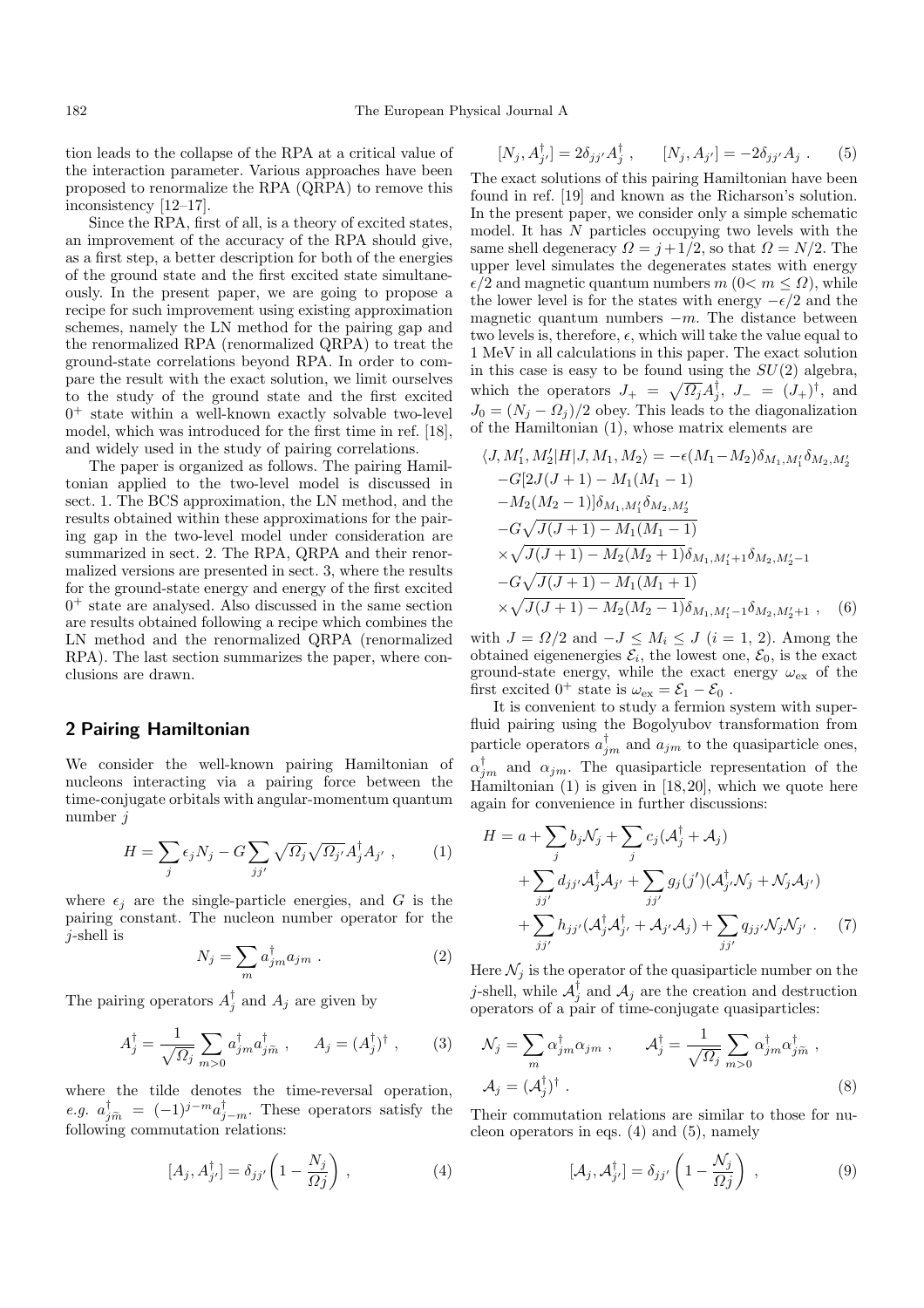$$
[\mathcal{N}_j, \mathcal{A}_{j'}^\dagger] = 2\delta_{jj'}\mathcal{A}_j^\dagger , \qquad [\mathcal{N}_j, \mathcal{A}_{j'}] = -2\delta_{jj'}\mathcal{A}_j . \qquad (10)
$$

The coefficients in eq. ( $\ell$ ) are

$$
a = 2\sum_{j} \Omega_j \epsilon_j v_j^2 - G\left(\sum_j \Omega_j u_j v_j\right)^2 - G\sum_j \Omega_j v_j^4 , \quad (11)
$$

$$
b_j = \epsilon_j (u_j^2 - v_j^2) + 2Gu_j v_j \sum_{j'} \Omega_{j'} u_{j'} v_{j'} + G v_j^4 , (12)
$$

$$
c_j = 2\sqrt{\Omega_j} \epsilon_j u_j v_j - G\sqrt{\Omega_j} (u_j^2 - v_j^2)
$$
  
 
$$
\times \sum_{j'} \sqrt{\Omega_{j'}} u_{j'} v_{j'} - 2G\sqrt{\Omega_j} u_j v_j^3 , \qquad (13)
$$

$$
d_{jj'} = -G\sqrt{\Omega_j \Omega_{j'}} (u_j^2 u_{j'}^2 + v_j^2 v_{j'}^2) = d_{j'j} , \qquad (14)
$$

$$
g_j(j') = Gu_j v_j \sqrt{\Omega_{j'}} (u_{j'}^2 - v_{j'}^2) , \qquad (15)
$$

$$
h_{jj'} = \frac{G}{2} \sqrt{\Omega_j \Omega_{j'}} (u_j^2 v_{j'}^2 + v_j^2 u_{j'}^2) = h_{j'j} , \qquad (16)
$$

$$
q_{jj'} = -Gu_j v_j u_{j'} v_{j'} = q_{j'j} , \qquad (17)
$$

where  $u_j$  and  $v_j$  are the coefficients of the Bogolyubov transformation. Hereafter we will refer to the terms at the right-hand side (RHS) of eq. (7), which contain the coefficients  $a_j$ ,  $b_j$ , etc. as the a-term, b-term, etc., respectively.

## **3 Gap equations**

#### **3.1 BCS approximation**

The BCS equation is usually obtained using the variational procedure to get the minimum of the average value of  $H - \lambda \hat{N}$  ( $\lambda$  is the chemical potential,  $\hat{N} = \sum_j N_j$  is the particle number operator) over the BCS ground state taken as the quasiparticle vacuum  $|0\rangle_{\alpha}$ , *i.e.*  $\alpha_{jm}|0\rangle_{\alpha} = 0$ , where  $|0\rangle_{\alpha} = \prod_{j,m>0} (u_j + v_j a_{jm}^{\dagger} a_{jm}^{\dagger}) |0\rangle$  with  $a_{jm}|0\rangle = 0$ .<br>Within the BCS approximation, only the a term in  $\alpha$  (7) Within the BCS approximation, only the a-term in eq. (7) contributes, which leads to the well-known BCS equation to determine the gap  $\Delta$  and chemical potential  $\lambda$ :

$$
\Delta = G \sum_{j} \Omega_j u_j v_j \ , \quad N = \sum_{j} \Omega_j \left( 1 - \frac{\epsilon'_j - \lambda}{E_j} \right) \ , \ (18)
$$

where the single-particle energy is  $\epsilon'_j = \epsilon_j$  if the selfenergy term  $-Gv_j^2$  is neglected, or  $\epsilon'_j = \epsilon_j - Gv_j^2$  if the self-energy term is included. The quasiparticle energy is  $E_j = \sqrt{(\epsilon_j' - \lambda)^2 + \Delta^2}$ . The  $u_j$  and  $v_j$  coefficients are given as

$$
u_j^2 = \frac{1}{2} \left( 1 + \frac{\epsilon_j' - \lambda}{E_j} \right) , \qquad v_j^2 = \frac{1}{2} \left( 1 - \frac{\epsilon_j' - \lambda}{E_j} \right) . \tag{19}
$$

The a-term (eq. (11)) is actually the ground-state energy within the BCS approximation, since this is the only term that remains in the average over the quasiparticle vacuum  $|0\rangle_{\alpha}$ , where the second term can be now replaced with  $-\Delta^2/G$  using the BCS equation (18).

In the present two-level model, using the BCS equations (18) and the property  $u_i^2 + v_i^2 = 1$  with  $i = 1$  (lower level) or 2 (upper level), it is easy to see that the quasiparticle energy E and the chemical potential  $\lambda$  are state independent, namely

$$
E_1 = E_2 = E = G\Omega \,, \qquad \lambda = -\frac{G}{2} \,. \tag{20}
$$

The gap  $\Delta$  and the u and v coefficients are [6]

$$
\Delta = G\Omega \sqrt{1 - \left[\frac{G_{\rm cr}}{G}\right]^2} \,,\tag{21}
$$

$$
u_1^2 = v_2^2 = \frac{1}{2} \left( 1 - \frac{\tilde{\epsilon}}{2G\Omega} \right) = u^2,
$$
  

$$
v_1^2 = u_2^2 = \frac{1}{2} \left( 1 + \frac{\tilde{\epsilon}}{2G\Omega} \right) = v^2 ,
$$
 (22)

where

$$
\tilde{\epsilon} = \begin{cases} \epsilon, & \text{neglecting the self-energy term,} \\ 2\Omega\epsilon/(2\Omega - 1), & \text{including the self-energy term,} \end{cases} \tag{23}
$$

and

$$
G_{\rm cr} = \frac{\tilde{\epsilon}}{2\Omega} \ . \tag{24}
$$

The BCS ground-state energy in this model becomes

$$
E_{\rm BCS} = \Omega \epsilon (1 - 2v^2) - \Delta^2 / G - G\Omega (u^4 + v^4) =
$$
\n
$$
\begin{cases}\n-\epsilon^2 / 2G - \Delta^2 (1 - 1/2\Omega) / G - G\Omega, \\
\text{neglecting the self-energy term,} \\
-\epsilon^2 / (2G(1 - 1/2\Omega)) - \Delta^2 (1 - 1/2\Omega) / G - G\Omega, \\
\text{self-energy term included.}\n\end{cases}
$$
\n(25)

This shows that the effect of the self-energy term on the ground-state energy becomes negligible at a large particle number when  $1/2Q \ll 1$ . The major drawback of the BCS method is that the BCS wave function is not an eigenstate of the particle number operator  $\hat{N}$ . Therefore, the particle number fluctuations  $\Delta N^2 = \alpha \langle 0 | \hat{N}^2 | 0 \rangle_\alpha - \alpha \langle 0 \hat{N} | 0 \rangle_\alpha^2 =$  $4\sum_j \Omega_j (u_j v_j)^2 = 2\Delta^2 / G^2 \Omega$  [20] cause the inaccuracy of this method. Using the exact commutation relation (9), and  $_{\alpha}\langle 0|\mathcal{N}_i|0\rangle_{\alpha}=0$ , we see that

$$
{}_{\alpha}\langle 0|[\mathcal{A}_j, \mathcal{A}_{j'}^{\dagger}]|0\rangle_{\alpha} = \delta_{jj'} , \qquad {}_{\alpha}\langle 0|[\mathcal{N}_j, \mathcal{A}_{j'}^{\dagger}]|0\rangle_{\alpha} = 0 ,
$$
\n(26)

which imply that, within the BCS approximation, the quasiparticle-pair operators  $A_j^{\dagger}$  and  $A_j$  behave like bosons (the so-called Cooper pairs). Such violation of the Pauli principle between quasiparticles has the same origin as the quasiboson approximation used in the RPA, which will be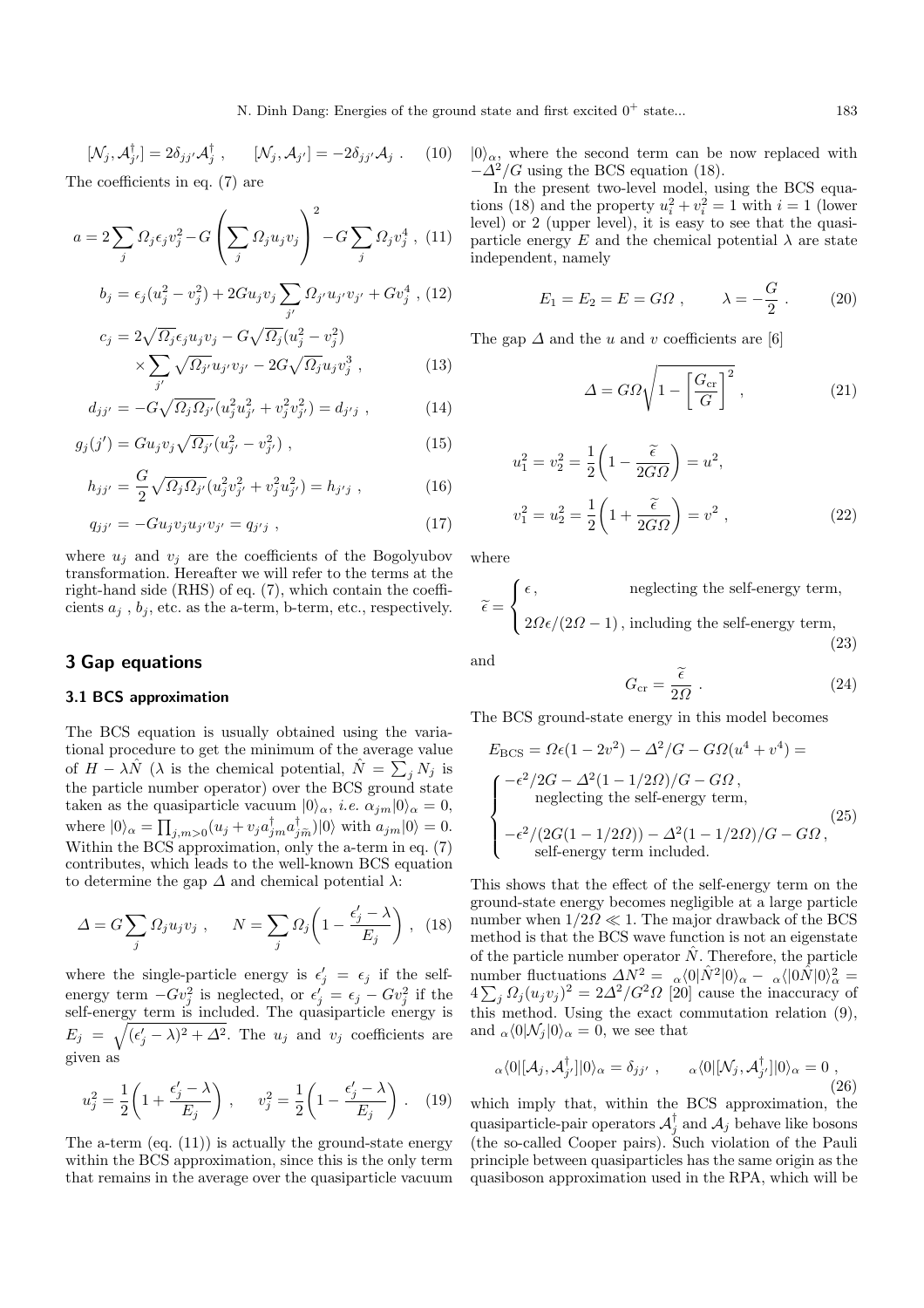discussed in the next section. This leads to the collapse of the pairing gap at the critical value  $G_{cr}$ , below which the BCS equations (18) yields the imaginary solution. In the present two-level model,  $G_{cr}$  is given by eq. (24). Such kind of criticalbehavior inspired a speculation of the existence of a phase transition from the normal phase, where the gap is absent, to the superfluid phase with a nonzero gap. In the absence of the pairing gap, only the sum over the hole  $(h)$  states remains in the expression for the groundstate energy (11), as  $v_h = 1$  and  $v_p = 0$ . This gives the HF ground-state energy within the present two-level model as

$$
E_{\rm HF} = \langle \text{HF} | H | \text{HF} \rangle =
$$
  
 
$$
2 \sum_{j_h} \Omega_{j_h} \epsilon_{j_h} - G \sum_{j_h} \Omega_{j_h} = -\Omega(\epsilon + G) , \qquad (27)
$$

where  $|HF\rangle = \prod_j a_{jm}^{\dagger} |0\rangle$  is the HF ground state. However, the superfluid-normal phase transition in a system with a finite particle number is spurious as it does not exist in the exact calculations [21] as well as in the method using particle number projection [2], where the gap is finite at all finite values of G [2]. Since carrying out the particle number projection in calculations using realistic spectra is numerically complicate, a simple approximate number projection has been proposed, which is known as the Lipkin-Nogami (LN) method [10, 11] and summarized below for the present two-level model.

#### **3.2 Lipkin-Nogami (LN) method**

The LN method has gained a great popularity as it provides a simple and computationally easy way to go beyond the pairing mean field. Within this method, the particle number fluctuations are removed by adding the term  $\lambda_2 \hat{N}^2$ , and carrying out the variational procedure over the average value of  $H - \lambda \hat{N} - \lambda_2 \hat{N}^2$  in the quasiparticle vacuum  $|0\rangle_{\alpha}$ . Details of this method is given in ref. [11]. For the present two-level model, it gives

$$
\Delta_{\rm LN} = G\Omega \sqrt{1 - \frac{\bar{\epsilon}^2}{4G^2 \Omega^2}} \,, \tag{28}
$$

$$
u^2 = \frac{1}{2} \left( 1 - \frac{\bar{\epsilon}}{2G\Omega} \right) , \qquad v^2 = \frac{1}{2} \left( 1 + \frac{\bar{\epsilon}}{2G\Omega} \right) , \tag{29}
$$

where

$$
\bar{\epsilon} = \frac{2G\Omega\epsilon}{2G\Omega + \alpha} , \qquad \alpha = 4\lambda_2 - G . \tag{30}
$$

Setting the factor  $\alpha = 0$  recovers the BCS equation without the self-energy term, while setting  $\lambda_2 = 0$  brings back to the BCS equation including this term. The factor  $\alpha$  is found substituting  $(uv)^2$  in the equation for  $\lambda_2$ :

$$
\frac{4\lambda_2}{G} = \frac{\Omega - 2(uv)^2}{2(2\Omega - 1)(uv)^2} . \tag{31}
$$

This leads to the following cubic equation for  $\alpha$ :

$$
\alpha (2\Omega - 1)[(\alpha + 2G\Omega)^2 - \epsilon^2] - 2G\Omega \epsilon^2 = 0. \tag{32}
$$



**Fig. 1.** Pairing gaps (in units of  $2\epsilon$ ) as functions of  $G\Omega/(2\epsilon)$ for  $\Omega = 4$  (a) and 8 (b). The dotted line denotes the BCS gap ∆ obtained including the self-energy term. The dashed line is the BCS result neglecting the self-energy term. The solid line stands for the gap  $\Delta_{LN}$  given by the LN method.

The ground-state energy is given by

$$
E_{LN} = \Omega(u^2 - v^2) - \frac{\Delta_{LN}^2}{G}
$$

$$
-G\Omega[1 - 2(uv)^2] - 2(\alpha + G)\Omega(uv)^2.
$$
 (33)

The gaps obtained within the BCS approximation and LN method using eqs. (21) and (28) for  $\Omega = 4$  and 8 are plotted against the interaction parameter  $G\Omega/(2\epsilon)$  in fig. 1. With decreasing the interaction, the BCS gap  $\Delta$ decreases and collapses at  $G_{cr}$ , whose value for the case when the self-energy term is neglected is smaller than that obtained including the self-energy term. The LN gap  $\Delta_{LN}$ , on the contrary, decreases monotonously with decreasing G until  $G = 0$ , where  $\Delta_{LN}$  vanishes, showing no signature of the superfluid-normal phase transition. Hence, by removing the particle number fluctuations, the LN method erases completely the odd behavior of the BCS gap characterized by this phase transition. The system remains in the superfluid phase at all nonzero values of the pairing interaction. It is interesting to see that, due to the suppression of the self-energy term  $-Gv^2$  by  $4\lambda_2v^2$  in the LN method, the BCS gap without the self-energy correction is closer to the LN result than the BCS gap including this correction. By comparing fig. 1 (a) and (b), we also see that the difference between two BCS versions (with and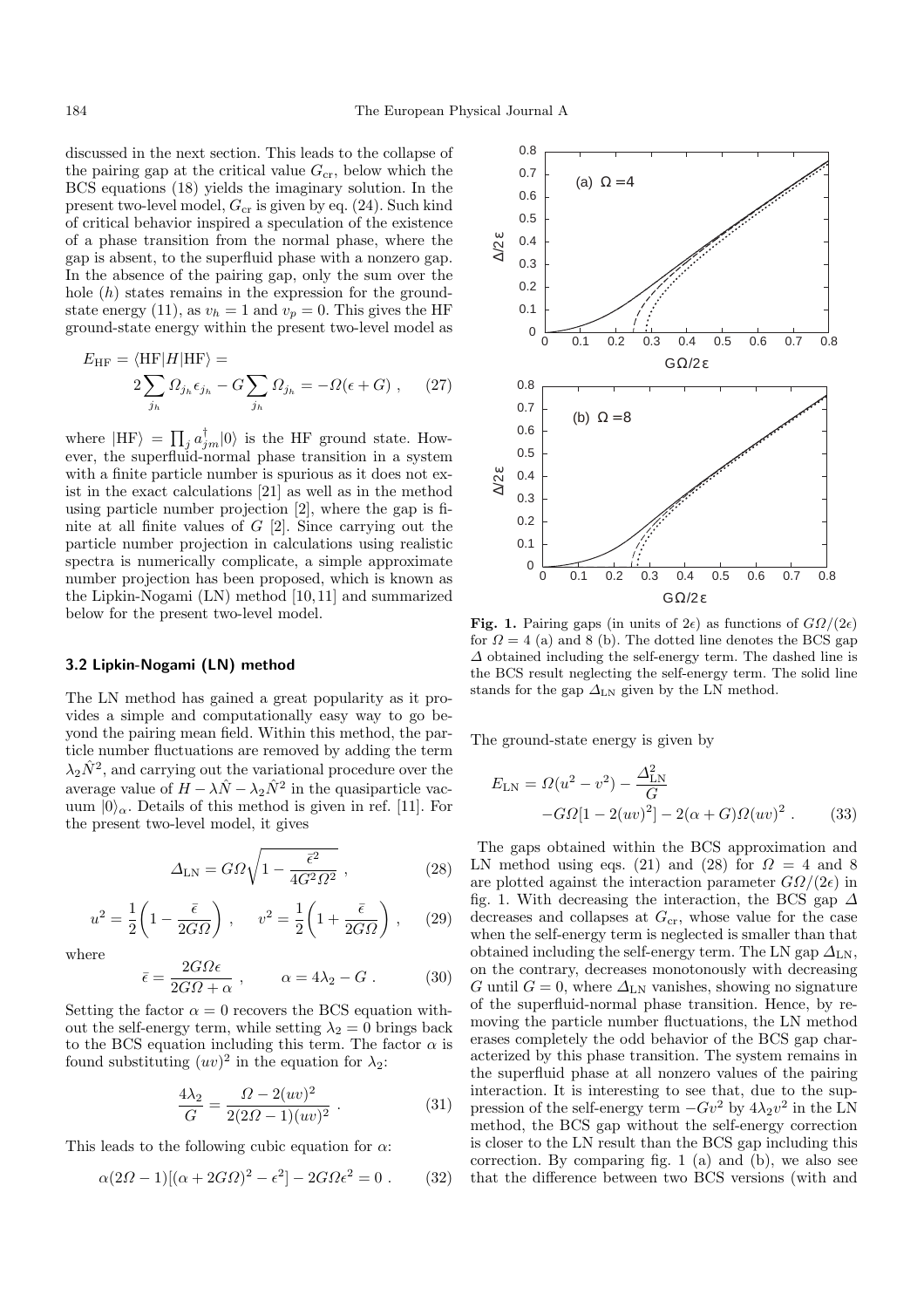without the self-energy term) decreases significantly when the particle number increases.

# **4 QRPA (RPA), its renormalization, and combination with the LN method**

The RPA ground state includes  $2p2h$ -,  $4p4h$ -,  $6p6h$ -, etc. excitations on top of the HF ground state. The RPA including the pairing correlations within the quasiparticle representation is usually referred to as the QRPA. The correlations in the QRPA ground state, therefore, are much richer than the  $2p2h$ -,  $4p4h$ -, etc. correlations in the "diffuse" (quasiparticle) ground state  $|0\rangle_{\alpha}$  created by scattering of particle pairs within the BCS approximation. The LN method takes into account some  $2p2h$ -correlations beyond the BCS approximation by using the  $\lambda_2\hat{N}^2$  term. However, this method still uses the same BCS ground state  $|0\rangle_{\alpha}$  since it approximately expresses the expectation value of the Hamiltonian with respect to the projected state in terms of that, with respect to the BCS ground state [11]. The discussion below is conducted within the QRPA, where the RPA is obtained as the limit when  $\Delta =$ 0. Consequently, we summarize also the main features of the renormalized QRPA, whose zero-pairing limit is the renormalized RPA. In the present two-level model, the QRPA works at  $G \geq G_{cr}$ , while the RPA is applied at  $G < G_{\rm cr}.$ 

#### **4.1 QRPA**

The standard QRPA operators, called phonon operators, have the following form in the present two-level model:

$$
Q_{\nu}^{\dagger} = \sum_{j} (X_j^{(\nu)} \mathcal{A}_j^{\dagger} - Y_j^{(\nu)} \mathcal{A}_j) , \qquad Q_{\nu} = (Q_{\nu}^{\dagger})^{\dagger} . \quad (34)
$$

The QRPA ground state  $|0\rangle_{\mathbf{Q}}$  is defined as the vacuum for the phonon operator, *i.e.*  $Q_{\nu}|0\rangle_{\mathbf{Q}} = 0 = Q\langle 0|Q_{\nu}^{\dagger}$ . The 0<sup>+</sup><br>oxcited state  $|0^{+}\rangle$  is obtained by acting  $Q_{\nu}^{\dagger}$  on this year. excited state  $|0^+\rangle$  is obtained by acting  $Q^{\dagger}_{\nu}$  on this vacuum, *i.e.*  $|0^{+}\rangle = Q_{\nu}^{\dagger}|0\rangle_{Q}$ . The excitation energy  $\omega_{\nu}$  of the state  $|0^+\rangle$ , and the amplitudes  $X_j^{(\nu)}$  and  $Y_j^{(\nu)}$  are found, respectively, as the eigenenergy and the components of the eigenvector of the QRPA equation, which is derived from the following equation of motion for the Hamiltonian (7):

$$
Q\langle 0|[\delta Q, [H, Q^{\dagger}_{\nu}]]|0\rangle_{Q} = \omega_{\nu} Q\langle 0|[\delta Q, Q^{\dagger}_{\nu}]|0\rangle_{Q}. \qquad (35)
$$

In the standard way of derivation of the ORPA equations. the BCS equation is solved first. Then the a- and b-terms in the Hamiltonian (7) is replaced with the BCS result, which is  $H_{\text{BCS}} = \sum_j E_j \mathcal{N}_j$ . Using the exact commutation relations (9), we see that, among the remaining terms of (7), which do not contribute in the BCS, the d-, h-, and q-terms start to contribute within the QRPA. The c-term and g-term do not contribute since, in the commutation with the phonon operators  $(34)$ , the former gives a number, while the latter leads to the terms  $\sim \mathcal{A}_{j}^{\dagger} \mathcal{A}_{j'}^{\dagger}$ ,  $\sim \mathcal{A}_{j}^{\dagger} \mathcal{A}_{j'}$ ,

and  $\mathcal{N}_i(1-\mathcal{N}_{i'}/\Omega_{i'})$ , which are left out by linearizing the equation of motion according to (35). Moreover, in order to obtain a set of QRPA equations, linear with respect to the  $X_j^{(\nu)}$  and  $Y_j^{(\nu)}$  amplitudes, another approximation called the quasiboson approximation is made, which implies that the following approximate commutation relation holds:

$$
[\mathcal{A}_j, \mathcal{A}_{j'}^\top] = \delta_{jj'} , \qquad (36)
$$

instead of eq. (9). The definition of phonon operators (34) and the quasiboson approximation (36) lead to the wellknown normalization of the QRPA  $X_j^{(\nu)}$  and  $Y_j^{(\nu)}$  amplitudes

$$
\sum_{j} [X_j^{(\nu)} X_j^{(\nu')} - Y_j^{(\nu)} Y_j^{(\nu')}] = \delta_{\nu\nu'}, \qquad (37)
$$

so that the phonon operators are bosons, i.e.

$$
[Q_{\nu}, Q_{\nu'}^{\dagger}] = \delta_{\nu\nu'}.
$$
 (38)

The quasiboson approximation (36) shows that the quasiparticle-pair operators  $\mathcal{A}_{j}^{\dagger}$  and  $\mathcal{A}_{j}$  behave like boson operators when interacting with each other. The effect of Pauli principle represented by the last term at the RHS of (9) is just ignored. The set of QRPA equations obtained in this way is written in the matrix form as

$$
\begin{pmatrix} A & B \\ -B & -A \end{pmatrix} \begin{pmatrix} X \\ Y \end{pmatrix} = \omega \begin{pmatrix} X \\ Y \end{pmatrix} . \tag{39}
$$

The explicit form of the matrices A and B depend on the approximation. Below we compare the results obtained within the boson and fermion formalisms.

#### 4.1.1 Boson formalism

The boson formalism is based on two following assumptions:

a) It considers  $\mathcal{A}_{j}^{\dagger}$  and  $\mathcal{A}_{j'}$  as ideal bosons  $\mathbf{b}_{j}^{\dagger}$  and  $\mathbf{b}_{j}$ , respectively, according to the quasiboson approximation (36). The j-shell quasiparticle number operator  $\mathcal{N}_j$  is then mapped onto a boson pair as

$$
\mathcal{N}_j = 2\mathbf{b}_j^{\dagger}\mathbf{b}_j. \tag{40}
$$

This mapping preserves the commutators (10). The Hamiltonian (7) can be then fully expressed in terms of the boson operators  $\mathbf{b}_j^{\dagger}$  and  $\mathbf{b}_j$ .

b) In deriving the QRPA equations according to (35), the q-term of the Hamiltonian (7) is neglected. This term is a special case of the so-called scattering term in the general Hamiltonian with a two-body residual interaction. For instance, when the residual interaction is separable, the q-term involves a sum of products of two scattering quasiparticle pairs  $\sim B_{jj'}^{\dagger}(LM)B_{j_1j'_1}(LM)$ , where  $B_{jj'}(LM) = -\sum_{mm'} \langle jmj'm'|LM \rangle \alpha_{jm}^{\dagger} \alpha_{j'm'}^{\dagger}$  is the scattering quasiparticle-pair operator. The latter is equal to  $N_j/\sqrt{2j+1}$  when  $L = 0$ . The scattering term is usually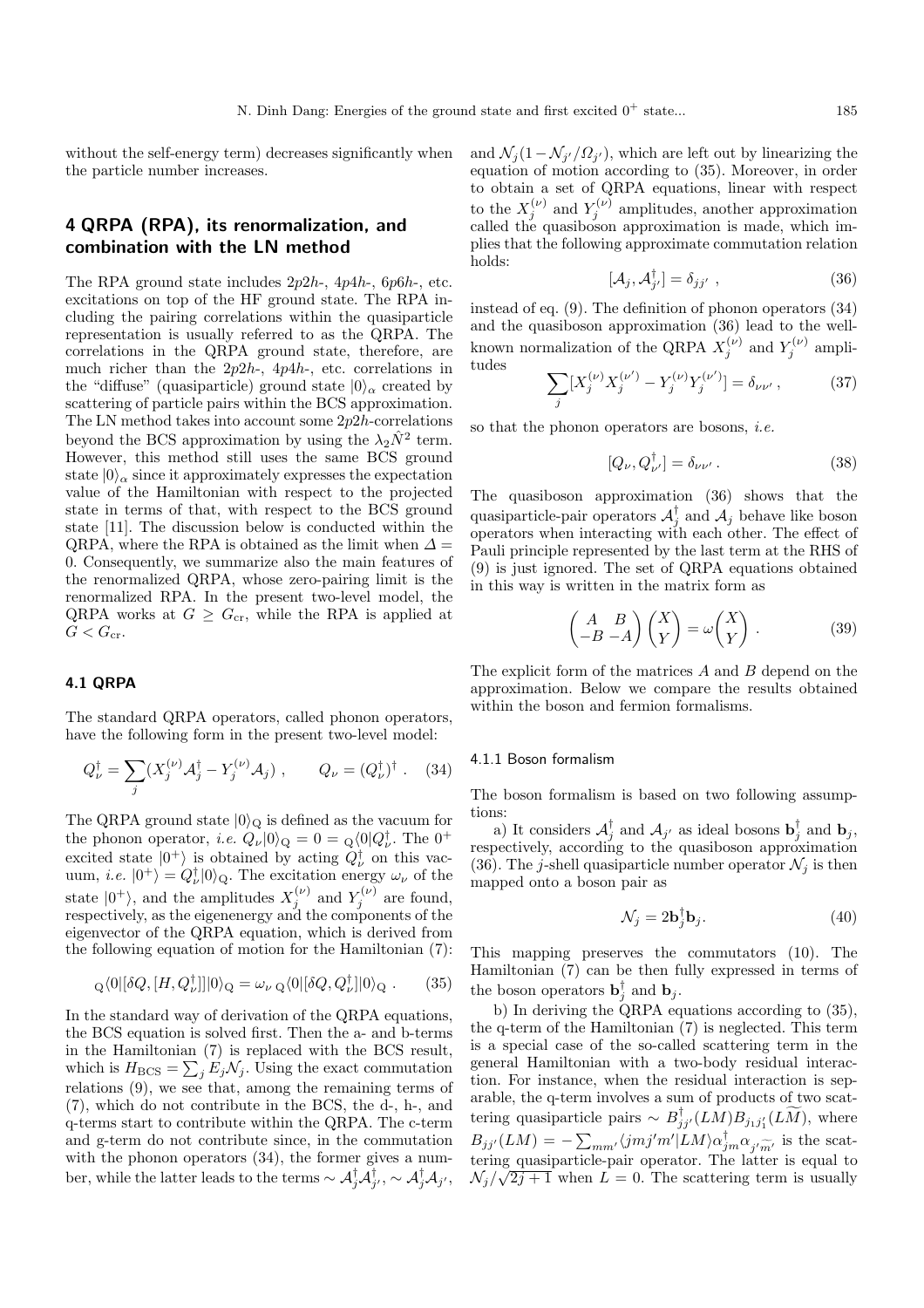omitted in most of numerical calculations within QRPA for realistic nuclei in the literature.

The boson mapping of the phonon operator (34) becomes

$$
Q_{\nu}^{\dagger} \rightarrow \sum_{j} (X_j^{(\nu)} \mathbf{b}_j^{\dagger} - Y_j^{(\nu)} \mathbf{b}_j) . \tag{41}
$$

The QRPA matrices  $A_{ji'}$  and  $B_{ji'}$  have the simple form

$$
A_{jj'} = 2E_j \delta_{jj'} + d_{jj'}, \qquad B_{jj'} = 2h_{jj'}, \qquad (42)
$$

which, in the present two-level model, becomes

$$
A_{11} = A_{22} = G\Omega + \frac{\Delta^2}{2G\Omega} \,, \tag{43}
$$

$$
A_{12} = A_{21} = -\frac{\Delta^2}{2G\Omega} \,, \tag{44}
$$

$$
B_{11} = B_{22} = \frac{\Delta^2}{2G\Omega} \,, \tag{45}
$$

$$
B_{12} = B_{21} = G\Omega - \frac{\Delta^2}{2G\Omega} \,. \tag{46}
$$

The QRPA equations give one positive solution equal to

$$
\omega_{\text{QRPA}}^{(b)} = 2\Delta \tag{47}
$$

while the spurious state associated with the nonconservation of particle number is located exactly at zero energy. We see that the energy of the first excited  $0^+$  state above the phonon ground state  $|0\rangle_{\mathcal{Q}}$  is just twice the pairing gap, the same for the lowest two-quasiparticle excitation above the quasiparticle ground state  $|0\rangle_{\alpha}$  of a system with an even particle number.

In the normal-fluid phase  $(\Delta = 0)$ , the quasiparticle operator  $\alpha_{jm}$  becomes the particle-(p) creation or hole-(h) destruction operator depending on whether the level is located above or below the Fermi level, namely

$$
\alpha_{jm}^{\dagger} = \begin{cases} a_{jm}^{\dagger} & \text{if } \epsilon_j > \lambda \,, \\ -a_{j-m} & \text{if } \epsilon_j < \lambda \,. \end{cases} \tag{48}
$$

Therefore, the following boson mapping for operators  $A_j^{\dagger}$ and  $A_j$  holds:

$$
A_j^{\dagger} \rightarrow \begin{cases} \mathbf{b}_j^{\dagger} \text{ if } \epsilon_j > \lambda, \\ \mathbf{b}_j \text{ if } \epsilon_j < \lambda, \end{cases} \qquad A_j \rightarrow \begin{cases} \mathbf{b}_j \text{ if } \epsilon_j > \lambda, \\ \mathbf{b}_j^{\dagger} \text{ if } \epsilon_j < \lambda. \end{cases} (49)
$$

The boson mapping for the number operator  $N_j$  is given as

$$
N_j = \begin{cases} 2\mathbf{b}_j^{\dagger}\mathbf{b}_j & \text{if } \epsilon_j > \lambda, \\ 2(\Omega_j - \mathbf{b}_j^{\dagger}\mathbf{b}_j) & \text{if } \epsilon_j < \lambda, \end{cases}
$$
 (50)

which preserves the commutation relations (5) and the particle number on the j-shell equal to  $2\Omega_i$ . The RPA matrices for the two-level model are

$$
A_{11} = A_{22} = 2(\epsilon - G\Omega) , \qquad A_{12} = A_{21} = 0 . \tag{51}
$$

$$
B_{11} = B_{22} = 0 , \qquad B_{12} = B_{21} = -2G\Omega . \qquad (52)
$$

They lead to the RPA phonon energy

$$
\omega_{\rm RPA}^{(b)} = 2\epsilon \sqrt{1 - \frac{G}{G_{\rm cr}^{(b)}}}, \qquad G_{\rm cr}^{(b)} = \frac{\epsilon}{2\Omega} . \qquad (53)
$$

The critical value of  $G_{\text{cr}}^{(b)}$ , where the RPA collapses, is the same collapsing point of the BCS obtained without the self-energy term (eqs. (23) and (24)). Therefore, in order to have the superfluid regime start at the same critical point, the gap  $\Delta$  in eqs. (43)–(47) should be calculated neglecting the self-energy term in the BCS equation (21). This gives

$$
\Delta^{(b)} = G\Omega \sqrt{1 - \left(\frac{\epsilon}{2G\Omega}\right)^2} \,. \tag{54}
$$

The phonon energies (47) and (53) are exactly those obtained for the first time in ref. [18] using the space-variable technique and the gap  $\Delta^{(b)}$  (54).

#### 4.1.2 Fermion formalism

The fermion formalism does not use directly the quasiboson approximation (36). Instead, it employs the exact commutation relations (9) and (10) to rearrange the results of calculating the commutators  $[H, \mathcal{A}_j^{\dagger}]$  and  $[H, \mathcal{A}_j]$ into the normal order. Then, in the process of linearizing the equation of motion (35) the following "average" quasiboson approximation is used:

$$
Q\langle 0|[\mathcal{A}_j, \mathcal{A}_{j'}^\dagger]|0\rangle Q = \delta_{jj'} , \qquad (55)
$$

assuming that the quasiparticle occupation number  $n_i$  in the RPA ground state is zero, *i.e.* 

$$
n_j \equiv \frac{\mathcal{Q}\langle 0|\mathcal{N}_j|0\rangle \mathcal{Q}}{2\Omega_j} = 0.
$$
 (56)

The QRPA matrices are obtained in this way as

$$
A_{jj'} = 2(E_j + 2q_{jj})\delta_{jj'} + d_{jj'} ,
$$
  
\n
$$
B_{jj'} = 2\left(1 - \frac{1}{\Omega_j}\delta_{jj'}\right)h_{jj'} .
$$
\n(57)

Their explicit form in the two-level model is given as

$$
A_{11} = A_{22} = G\Omega - \frac{\Delta^2}{G\Omega^2} + \frac{\Delta^2}{2G\Omega} \,,\tag{58}
$$

$$
A_{12} = A_{21} = -\frac{\Delta^2}{2G\Omega} \,, \tag{59}
$$

$$
B_{11} = B_{22} = -\frac{\Delta^2}{2G\Omega^2} + \frac{\Delta^2}{2G\Omega} , \qquad (60)
$$

$$
B_{12} = B_{21} = G\Omega - \frac{\Delta^2}{2G\Omega} \ . \tag{61}
$$

The BCS equation (21) for the gap  $\Delta$  includes the selfenergy term. The  $4q_{jj}\delta_{jj'}$  term in the expression for  $A_{jj}$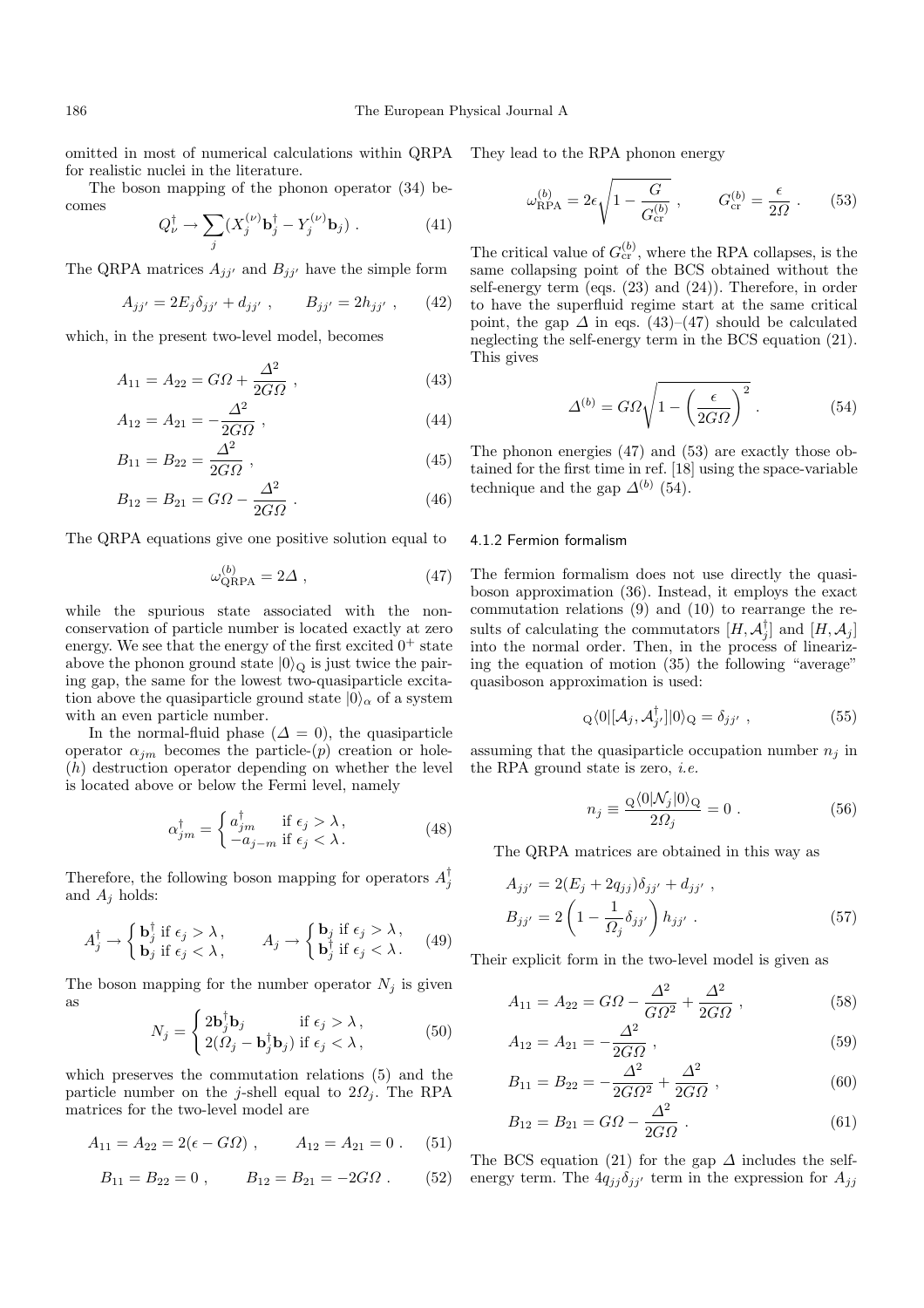(eqs. (57) and (58)) appears due to the use of the exact commutation relation (10) to calculate the commutator between the q-term of the Hamiltonian (7) and  $\mathcal{A}_{j}^{\dagger}$  (or  $\mathcal{A}_i$ ) as follows:

$$
\sum_{j_1,j'_1} q_{j_1j'_1} [\mathcal{N}_{j_1} \mathcal{N}_{j'_1}, \mathcal{A}_j^{\dagger}] = 4 q_{jj} \mathcal{A}_j^{\dagger} + 4 \sum_{j'} q_{jj'} \mathcal{A}_j^{\dagger} \mathcal{N}_{j'} .
$$
 (62)

The last term at the RHS of (62) does not contribute in the linearization within the QRPA. The first term leads to the above-mentioned  $4q_{jj}\delta_{jj'}$  term. It is worthwhile to notice that, if one rearranges the quasiparticle operators in the q-term of  $(7)$  to the normal order as

$$
\sum_{jj'} q_{jj'} \mathcal{N}_j \mathcal{N}_{j'} = \sum_j q_{jj} \mathcal{N}_j - \sum_{jmj'm'} q_{jj'} \alpha_{jm}^\dagger \alpha_{j'm'}^\dagger \alpha_{jm} \alpha_{j'm'} ,
$$
\n(63)

and then drops the last term at the RHS (although there is no rigorous justification for doing so), the remaining term in the commutation with  $\mathcal{A}_{j}^{\dagger}$  gives

$$
\sum_{j_1,j'_1} q_{j_1j'_1} [\mathcal{N}_{j_1} \mathcal{N}_{j'_1}, \mathcal{A}_j^{\dagger}] \simeq \sum_{j'} q_{j'j'} [\mathcal{N}_{j'}, \mathcal{A}_j^{\dagger}] = 2q_{jj} \mathcal{A}_j^{\dagger} , \tag{64}
$$

*i.e.* just the half of the first term at the RHS of eq.  $(62)$ . This explains the difference between eq. (58) above and eq. (38) of ref. [6] by a factor of 2 in the denominator of the second term at their RHS.

The energy of the first  $0^+$  excited state  $\omega$  obtained solving the QRPA equation with the matrices  $(58)$ – $(61)$ has the form

$$
\omega_1 = 2\Delta \sqrt{\left(1 - \frac{3}{4\Omega}\right)\left(1 - \frac{\Delta^2}{4G^2\Omega^3}\right)} \quad . \tag{65}
$$

The energy of the spurious state in this case is imaginary. If one uses the approximation (64) instead of (62), the positive solution is given by ref. [6] as

$$
\omega_{01} = 2\Delta\sqrt{1 - \frac{1}{2\Omega}}\,,\tag{66}
$$

while the energy of the spurious state is exactly zero. Neglecting the q-term in (7) yields the energy of the first  $0^+$ state as

$$
\omega_0 = 2\Delta \sqrt{\left(1 - \frac{1}{4\Omega}\right)\left(1 + \frac{\Delta^2}{4G^2\Omega^3}\right)}.
$$
 (67)

There are two features of the fermion formalism, which are worth noticing here. The fact that in the process of linearizing the equation of motion, the exact commutation relations (9) and (10) have been used to calculate the commutators  $[H, \mathcal{A}_{j}^{\dagger}]$  and  $[H, \mathcal{A}_{j}]$  does not reduce matrices (57) by setting  $q_{jj'} = 0$  to those given within the boson formalism (42). The difference in  $B_{jj}$  still remains. Another feature is that, when the q-term in (7) is omitted,

the spurious mode in the fermion formalism is shifted to a positive value equal to

$$
\omega_0^s = \Delta \sqrt{\frac{1}{\Omega} \left( 1 - \frac{\Delta^2}{4G^2 \Omega^3} \right)}.
$$
\n(68)

However it is much smaller than the pairing gap  $\Delta$  especially at large  $\Omega$ , therefore, remains well isolated. Comparing eqs. (65)–(67) with the boson energy  $\omega_{\text{QRPA}}^{(b)}$  (eq. (47)), it is easy to see that

$$
\omega_1 < \omega_{01} < \omega_0 < \omega_{\text{QRPA}}^{(b)} = 2\Delta \tag{69}
$$

The ground-state energy is now calculated following refs.  $[1,6]$  as:

$$
E_{\text{QRPA}} = E_{\text{BCS}} + \frac{1}{2} [\omega - (A_{11} + A_{22})] \ . \tag{70}
$$

In the limit of zero gap, the pp-RPA equation is obtained from the QRPA equation discussed above putting  $\Delta = 0, v = v_1 = u_2 = 1, u = u_1 = v_2 = 0.$  The solution of this RPA equation is decoupled into the addition and removal modes, which have been discussed in detail in ref. [2,6]. In the present two-level model, these two sets of equations can be written in one matrix equation as

$$
\begin{pmatrix} A_{11} & B_{12} \ B_{12} & A_{22} \end{pmatrix} \begin{pmatrix} R_p^{(\tau)} \ R_h^{(\tau)} \end{pmatrix} = \begin{pmatrix} 1 & 0 \ 0 & -1 \end{pmatrix} \begin{pmatrix} R_p^{(\tau)} \ R_h^{(\tau)} \end{pmatrix} \omega_{\tau} ,
$$
\n
$$
(\tau = 1, 2), \qquad (71)
$$

where

$$
A_{11} = \epsilon + 2\lambda + 2G - G\Omega ,
$$
  
\n
$$
A_{22} = \epsilon - 2\lambda - G\Omega , \qquad B_{12} = G\Omega ,
$$
\n(72)

and  $R_p^{(1)} = X_a$  ,  $R_h^{(1)} = Y_a$  ,  $R_p^{(2)} = Y_r$  ,  $R_h^{(2)} = X_r$  ,  $\omega_1 = \omega_a$ , and  $\omega_2 = -\omega_r$ . The energies  $\omega_a$  and  $\omega_r$  are found as

$$
\omega_{\rm a} = -G - 2\lambda \pm \sqrt{(\epsilon + G)(\epsilon + G - 2G\Omega)}\,,\qquad(73)
$$

$$
\omega_{\rm r} = G + 2\lambda \pm \sqrt{(\epsilon + G)(\epsilon + G - 2G\Omega)} \,, \tag{74}
$$

where only the sign  $+$  in front of the square roots corresponds to the positive values for these energies. Here we still keep the factor  $\pm 2\lambda$ , which is useful to connect the RPA solutions with the QRPA one at the critical point  $G = G_{\rm cr}$ , where  $2\lambda = -G_{\rm cr}$  according to eq. (20).

In order make a comparison with the boson formalism, where there is only one boson state, we apply the sum-rule method, representing the RPA phonon operator as

$$
Q^{\dagger} = Q_{\rm a}^{\dagger} + Q_{\rm r}^{\dagger} \ . \tag{75}
$$

The RPA ground-state wave function  $|RPA\rangle$  can be written as a direct product of the ground-state wave functions of the (orthogonal) additional and removal modes

$$
|RPA\rangle = |0\rangle_a \otimes |0\rangle_r . \qquad (76)
$$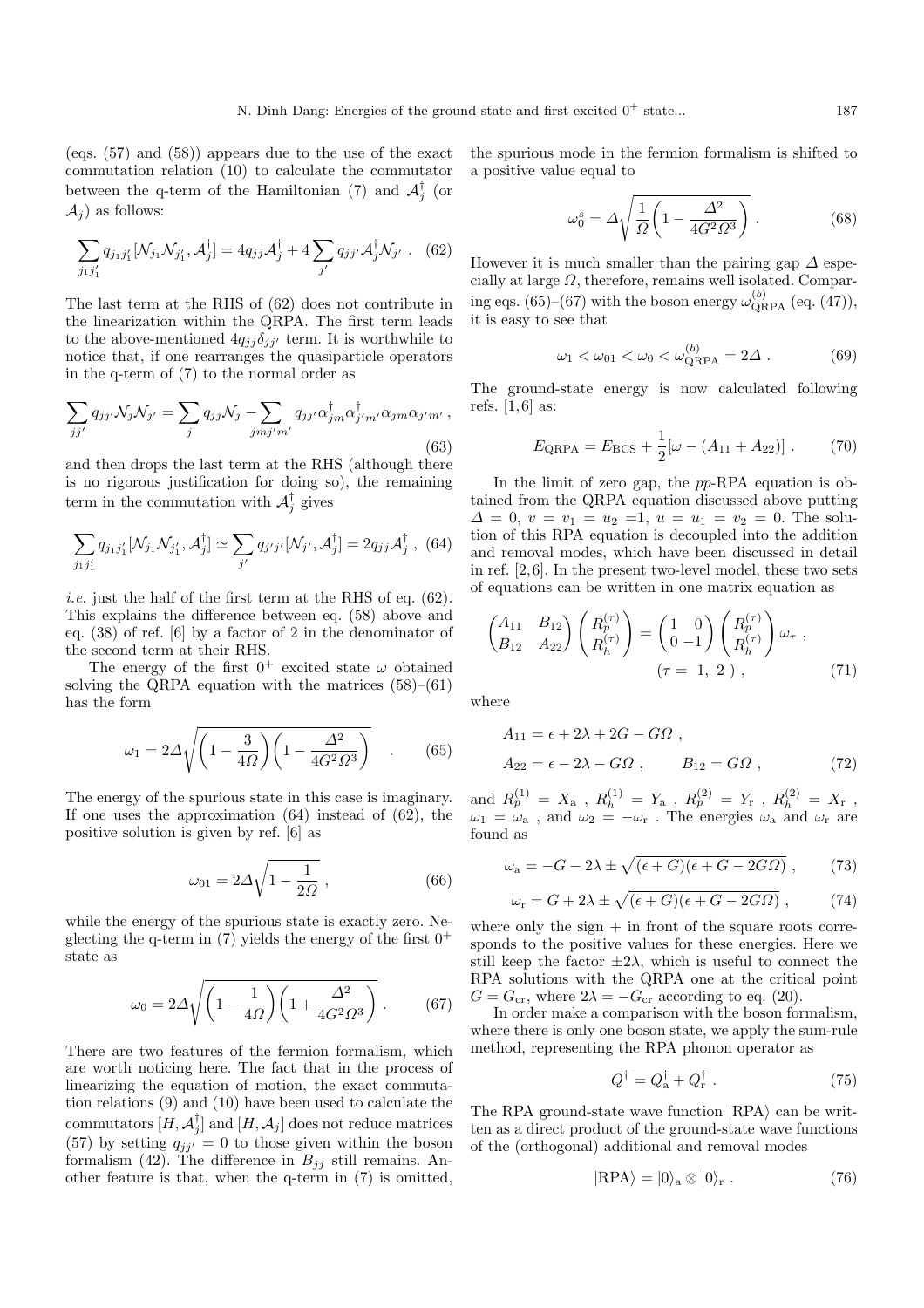Using the Thouless theorem for the energy-weighted sum rule  $S_1$  [2] with respect to the phonon operator  $Q^{\dagger}$  (75)

$$
S_1 \equiv \sum_i \omega_{\text{RPA}}^{(i)} |\langle \nu_i | Q^\dagger | \text{RPA} \rangle|^2 = \frac{1}{2} \langle \text{HF} | [Q^\dagger, [H, Q^\dagger]] | \text{HF} \rangle, \tag{77}
$$

it is easy to see that the LHS of eq. (77) is equal  $\omega_{\rm RPA}$ since  $|\nu_i\rangle = Q^{\dagger}|\text{RPA}\rangle$  (*i* = 1), while the RHS is equal to

$$
\frac{1}{2} \left[ \langle \mathrm{HF} | [Q_{\mathrm{a}}^{\dagger}, [H, Q_{\mathrm{a}}^{\dagger}]] | \mathrm{HF} \rangle + \langle \mathrm{HF} | [Q_{\mathrm{r}}^{\dagger}, [H, Q_{\mathrm{r}}^{\dagger}]] | \mathrm{HF} \rangle \right] =
$$

$$
\omega_{\mathrm{a}} |\langle \nu_{\mathrm{a}} | Q_{\mathrm{a}}^{\dagger} | \mathrm{RPA} \rangle |^{2} + \omega_{\mathrm{r}} |\langle \nu_{\mathrm{r}} | Q_{\mathrm{r}}^{\dagger} | \mathrm{RPA} \rangle |^{2} =
$$

$$
\omega_{\mathrm{a}} |\langle \nu_{\mathrm{a}} | \nu_{\mathrm{a}} \rangle |^{2} + \omega_{\mathrm{r}} |\langle \nu_{\mathrm{r}} | \nu_{\mathrm{r}} \rangle |^{2} = \omega_{\mathrm{a}} + \omega_{\mathrm{r}} . \tag{78}
$$

(The crossing terms  $\langle \text{HF} | [Q_i^\intercal, [H, Q_i^\intercal]] | \text{HF} \rangle$   $(i \neq i')$  vanish as can be easily checked using  $\langle i|i'\rangle = \delta_{ii'}$ .) Therefore

$$
\omega_{\rm RPA} = \omega_{\rm a} + \omega_{\rm r} \ . \tag{79}
$$

The ground-state energy is then given by

$$
E_{\rm RPA} = E_{\rm HF} + \frac{1}{2}(\omega_{\rm RPA} - A_{11} - A_{22}) =
$$
  
 
$$
\sqrt{(\epsilon + G)(\epsilon + G - 2G\Omega)} - (\epsilon - G\Omega + G),
$$
 (80)

which is exactly the same expression obtained previously in eq. (45) of ref. [6].

The energies of the ground state and the first  $0^+$  state obtained within the fermion formalism of RPA and QRPA for  $\Omega = 4$  are compared with the exact energies in fig. 2. The figure shows that, in the superfluid regime, except for the region close to the critical point  $G = G_{cr}$  where the QRPA collapses, the approximation (64) fits the exact result for the ground-state energy better than (62). For the energy of the first  $0^+$  state, both of the QRPA versions, which include the q-term of the Hamiltonian (7) give practically the same values. However, they are obviously smaller compared to the exact solution. This discrepancy increases with increasing the interaction. From eqs. (65)–  $(67)$  we found that, in the limit of infinite G the solution  $ω_0$  (q-term neglected) becomes  $2Δ√1 - 1/4Ω ≈ 3.88Δ,$ while the solutions  $\omega_1$  based on the approximation (62), and  $\omega_{10}$  based on (64) [6] are equal to  $0.96\omega_0$  and  $0.93\omega_0$ , respectively. The only QRPA approximation that fits well the exact results for both of the ground-state and excitedstate energies is the one which neglects the q-term of the Hamiltonian (7). The results within this approximation practically coincide with the exact ones at large G. The RPA energy  $\omega_{\rm RPA} = \omega_{\rm a} + \omega_{\rm r}$  of the first  $0^+$  state exhibits the well-known behavior. It decreases with increasing G and collapses at the same critical point  $G = G_{cr}$ , from which the the normal-fluid phase ceases to exist, and the superfluid phase begins. Meanwhile, the exact solution for the first excited state has only a bending in this region, showing no signature of such phase transition. For the ground-state energy the exact result shows a completely smooth curve, while the critical point is clearly seen in the approximations.

As shown in fig. 3 for  $\Omega = 4$ , the QRPA energy  $\omega_0$ obtained without the q-term of (7), and the RPA energy



Fig. 2. The ground-state energy (a) and energy of the first excited state (b) (in units of  $2\epsilon$ ) as functions of  $G\Omega/(2\epsilon)$ . The thick solid line is the exact result. The thin solid line shows the QRPA result neglecting the q-term in the Hamiltonian (7). The dashed line denotes the QRPA result of ref. [6]. The dotted line stands for the result obtained using the matrices (58)–(61). The dash-dotted line represents the RPA result.

 $\omega_{\text{RPA}}$  also match well the solutions of the boson formalism, especially after shifting  $G_{\text{cr}} = G_{\text{cr}}^{(b)}$  in the latter to the value of  $\epsilon/(2\Omega - 1)$  used in the fermion formalism due to the inclusion of the self-energy term (eq. (24)).

#### **4.2 Renormalized QRPA**

The collapse of the BCS approximation and QRPA (RPA) has the same origin of neglecting the Pauli principle between quasiparticle-pairs operators in the BCS approximation (26) and the quasiboson approximation strictly (36) or in average (55). The LN method approximately corrects this inconsistency within the BCS approximation. For the QRPA this is done by the renormalized QRPA.

The essence of the renormalized QRPA is to replace the quasiboson approximation in the form of eqs. (36) or (55) with the average value of the commutator

$$
\langle \widetilde{0} | [\mathcal{A}_j, \mathcal{A}_{j'}^{\dagger}] | \widetilde{0} \rangle = D_j \delta_{jj'} , \qquad D_j = 1 - 2n_j , \qquad (81)
$$

in a new ground state  $|0\rangle$ , where the correlations beyond the QRPA due to the fermion structure of the quasiparti-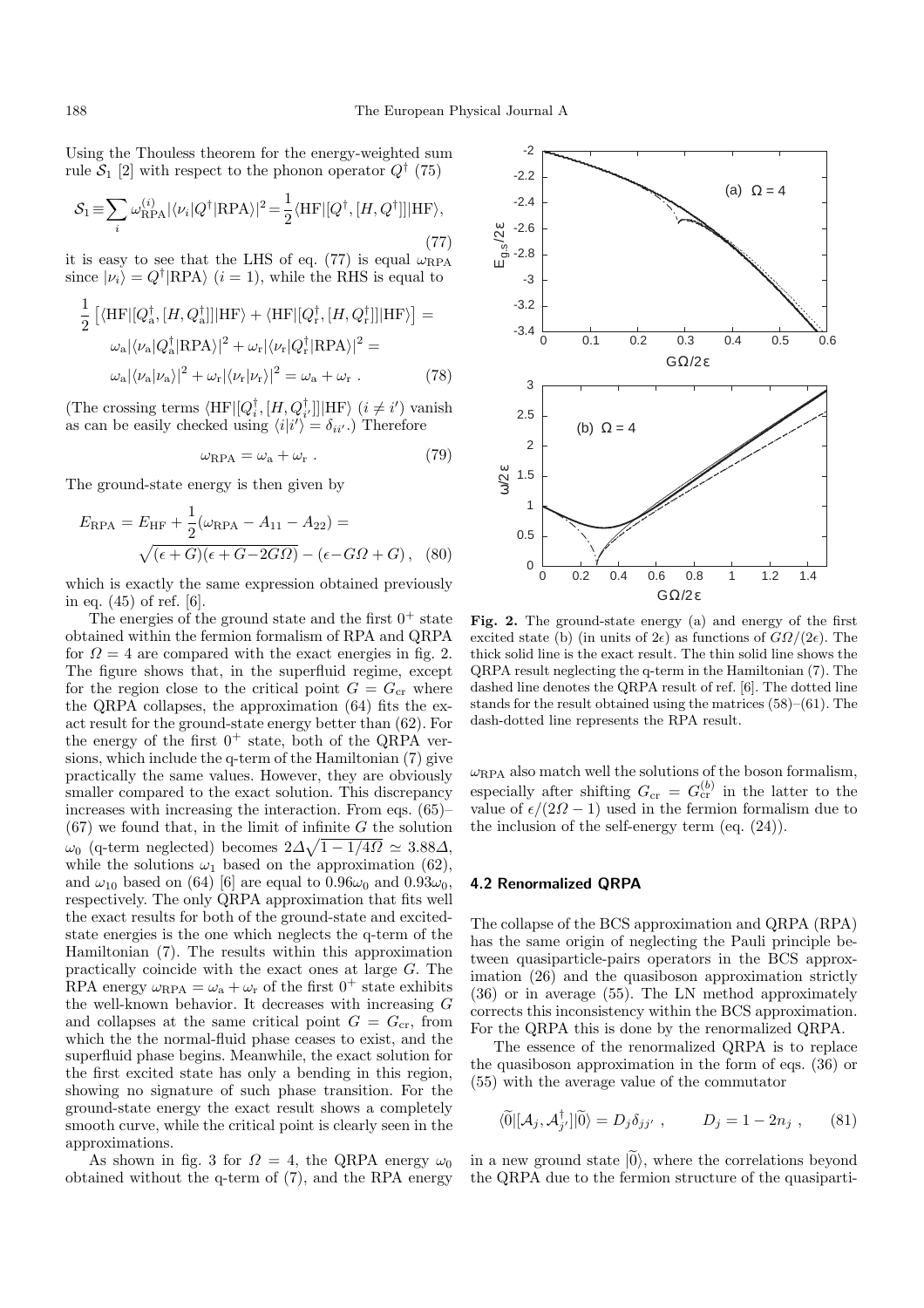

**Fig. 3.** The energy of the first  $0^+$  state (in units of  $2\epsilon$ ) given by the boson formalism (dashed line) in comparison with those obtained within the QRPA (thin solid line) neglecting the  $q$ term of the Hamiltonian (7), RPA as the sum  $\omega_a + \omega_r$  (dashdotted line), and the exact solution (thick solid line) for  $\Omega = 4$ . In (a) the boson energy (eqs.  $(47)$  and  $(53)$ ) has been obtained using  $G_{\rm cr} = G_{\rm cr}^{(b)} = \epsilon/2\Omega$  (neglecting the self-energy term). In (b) the boson energy has been calculated using the value  $G_{\rm cr} = \epsilon/(2\Omega - 1)$  obtained including the self-energy term.

cle pairs  $\mathcal{A}_{j}^{\dagger}$  and  $\mathcal{A}_{j}$  are taken into account, namely

$$
n_j = \frac{1}{2\Omega_j} \langle \tilde{0} | \mathcal{N}_j | \tilde{0} \rangle \neq 0 , \qquad (82)
$$

instead of the assumption (56). The phonon operators are renormalized as

$$
\mathcal{Q}_{\nu} = \sum_{j} \frac{1}{\sqrt{D_j}} (\mathcal{X}_{j}^{(\nu)} \mathcal{A}_{j}^{\dagger} - \mathcal{Y}_{j}^{(\nu)} \mathcal{A}_{j}), \qquad \mathcal{Q}_{\nu} = (\mathcal{Q}_{\nu}^{\dagger})^{\dagger},
$$
\n(83)

so that the condition for phonons to be bosons within the correlated ground state  $|0\rangle$ 

$$
\langle \widetilde{0} | [ \mathcal{Q}_{\nu}, \mathcal{Q}_{\nu'}^{\dagger} ] | \widetilde{0} \rangle = \delta_{\nu \nu'} \tag{84}
$$

leads to the same normalization condition for the amplitudes  $\mathcal{X}_j^{(\nu)}$  and  $\mathcal{Y}_j^{(\nu)}$  as that of the QRPA, *i.e.*  $\sum_j (\mathcal{X}_j^{(\nu)} \mathcal{X}_j^{(\nu')} - \mathcal{Y}_j^{(\nu)} \mathcal{Y}_j^{(\nu')}) = \delta_{\nu\nu'}$  . The factor  $D_j$  is calculated according to the approximation in ref. [16] as

$$
D_j = \frac{1}{1 + (\mathcal{Y}_j^{(\nu)})^2 / \Omega_j}.
$$
\n(85)

The renormalized-QRPA matrices  $A_{jj'}$  and  $B_{jj'}$  are given as

$$
A_{jj'} = 2(E_j + 2q_{jj})\delta_{jj'}
$$
  
+4 $\sum_{j''}$   $\Omega_{j''} q_{j'j''}(1 - D_{j''}) + D_j d_{jj'}$ , (86)

$$
B_{jj'} = 2\left(D_j - \frac{1}{\Omega_j} \delta_{jj'}\right) h_{jj'} . \tag{87}
$$

Since only the omission of the q-term in (7) within the QRPA reproduces well the exact solution in the present two-level model at large values of G, we discuss below only the case when  $q_{jj'} = 0$ . The renormalized QRPA matrices in this case read

$$
A_{11} = A_{22} = G\Omega(2 - D) + \frac{D\Delta^2}{2G\Omega^2} ,
$$
  
\n
$$
A_{12} = A_{21} = -\frac{\Delta^2}{2G\Omega}(4 - 3D) ,
$$
  
\n
$$
B = \frac{\Delta^2}{2G\Omega} \qquad D\Delta^2
$$
 (88)

$$
B_{11} = B_{22} = -\frac{\Delta^2}{2G\Omega^2} + \frac{D\Delta^2}{2G\Omega},
$$
  
\n
$$
B_{12} = B_{21} = D\left(G\Omega - \frac{\Delta^2}{2G\Omega}\right).
$$
 (89)

The energy of the first excited  $0^+$  state is found as

$$
\omega_{\text{RQRPA}} =
$$
  
 
$$
2\Delta \sqrt{\left[\left(D - \frac{1}{4\Omega}\right) + \frac{G^2 \Omega^2 (1 - D)}{\Delta^2}\right] \left(1 + \frac{\Delta^2}{4G^2 \Omega^3}\right)},
$$
  
(90)

By setting  $D_i = 1$   $(n_i = 0)$  in eqs. (88)–(90), the QRPA limit in eqs.  $(58)$ – $(61)$  (without the second term at the RHS of (58) since the q-term is neglected), and  $\omega_0$  given by eq. (67) are recovered. The ground-state energy is calculated using eq. (70), the energy  $\omega_{\rm RQRPA}$  given by eq. (90), and the matrices  $A_{11} = A_{22}$  given by eq. (88).

The renormalized RPA matrices  $(G < G_{cr})$  are given as

$$
A_{11} = \epsilon + 2G - DGA ,A_{22} = \epsilon - DGA , A_{12} = A_{21} = 0 ,
$$
 (91)

$$
B_{11} = B_{22} = 0 , \qquad B_{12} = B_{21} = DG\Omega . \tag{92}
$$

The positive renormalized RPA phonon energies are found as

$$
\widetilde{\omega}_a = -G - 2\lambda + \sqrt{(\epsilon + G)(\epsilon + G - 2DG\Omega)}.
$$
 (93)

$$
\widetilde{\omega}_{\rm r} = G + 2\lambda + \sqrt{(\epsilon + G)(\epsilon + G - 2DGM)} \,, \tag{94}
$$

$$
\omega_{\rm RRPA} = \tilde{\omega}_{\rm a} + \tilde{\omega}_{\rm r} = 2\sqrt{(\epsilon + G)(\epsilon + G - 2DG\Omega)} \,, \tag{95}
$$

and the ground-state energy is

$$
E_{\rm RRPA} = \sqrt{(\epsilon + G)(\epsilon + G - 2DG\Omega)} - (\epsilon + G - DG\Omega) \tag{96}
$$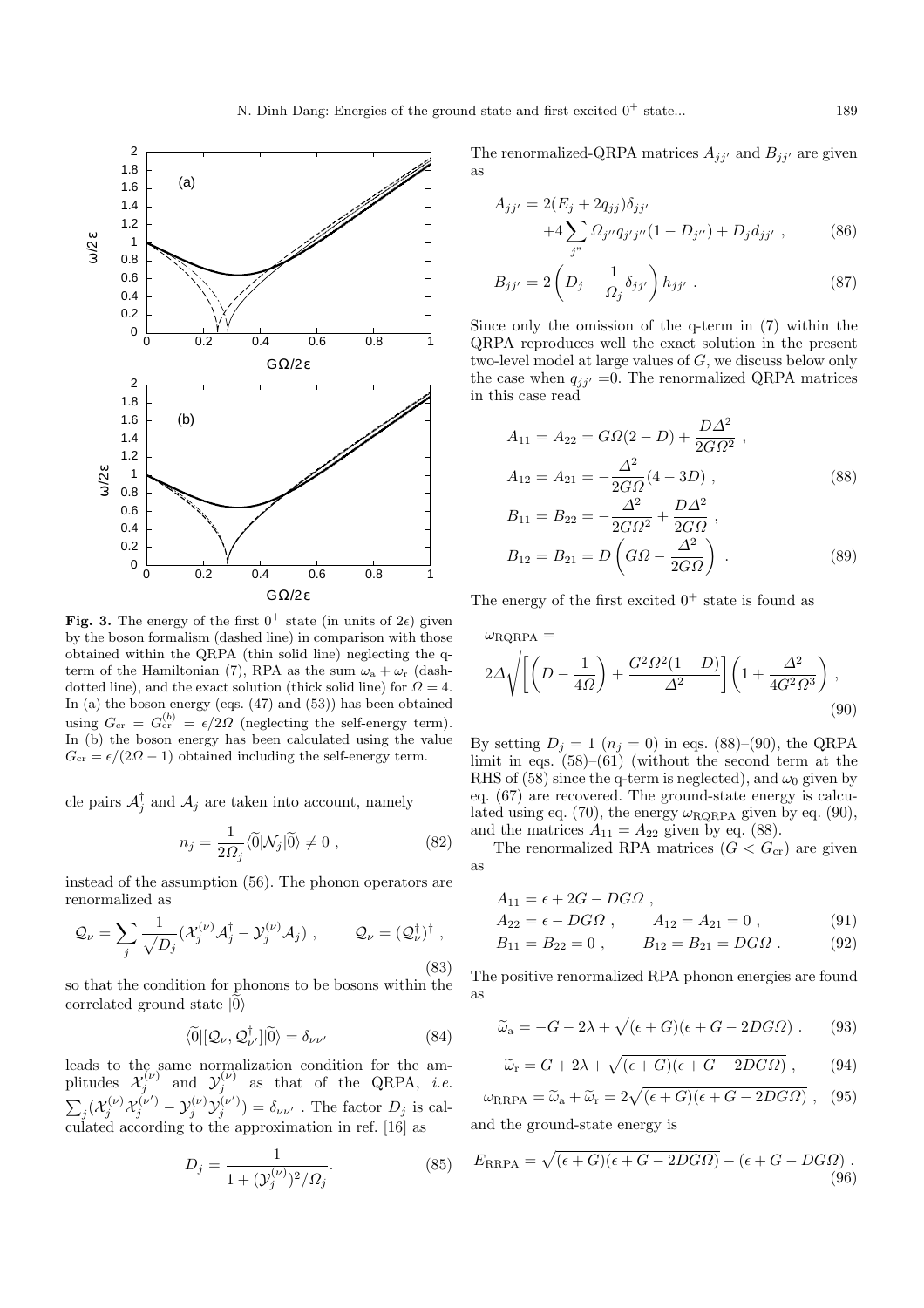

**Fig. 4.** The energies of the ground state (left panels) and of the first  $0^+$  excited state (right panels) (in units of  $2\epsilon$ ) at several values of  $\Omega$ . The thick solid line is the exact result. The dotted line is the QRPA result using the matrices (58)–(61). The dash-dotted line denotes the RPA result. In  $(a)$ – $(c)$  the dashed line shows the LN result, while the thin solid line represents the ground-state energy calculated according to ii) of subsect. 4.3. In  $(d)$ –(f) the dashed line stands for renormalized QRPA result using the LN pairing gap and neglecting the q-term in (7); the double-dash-dotted line represents the renormalized RPA result; the thin solid line is the energy  $\omega_{0+}$  according to eq. (97).

As has been shown in ref. [16], the presence of the factor D in the renormalized RPA matrices reduces the interaction in such a way that the critical point where the RPA collapses is completely washed out. The energy  $\tilde{\omega}_a$ ,  $\tilde{\omega}_r$ , and consequently,  $\omega_{\text{RRPA}}$  are always real. As for the renormalized QRPA, the presence of the pairing gap  $\Delta$  makes it still collapse if  $\Delta$  is calculated within the BCS (eq. (21)), but it is no longer the case if the LN pairing gap  $\Delta_{LN}$  (28) is used.

### **4.3 LN method + renormalized RPA (renormalized QRPA)**

We have seen in the preceding sections that the LN method allows us to avoid the phase transition of the BCS approximation, the QRPA without the q-term in (7) provides us with the best fit of the exact results for the energies of the ground state and the first excited  $0^+$  state, while the renormalized RPA is known to smear out the collapse of the RPA due to the violation of the Pauli prin-

ciple within the quasiboson approximation [16]. Therefore, in order to avoid the phase transition and to give at the same time a good description for both of the energies of the ground state as well as the fist excited  $0^{\dagger}$  state, we propose here the following recipe.

i) The QRPA equations (without the q-term in (7)) are solved using the pairing gap  $\Delta_{LN}$  (28) found in the LN method.

ii) The ground-state energy is calculated using eq. (70), in which the LN pairing gap  $\Delta_{LN}$  is used instead of the BCS gap  $\Delta$  (21) and the renormalized QRPA matrices given by eq. (88) are used instead of eq. (58).

iii) The first excited  $0^+$  state is presented as a mixed state of those obtained within the renormalized RPA and renormalized QRPA (in i)). Applying the sum-rule method and following a derivation similar to eqs. (76)– (78), we find that the energy  $\omega_{0^+}$  of this mixed state is the sum of the renormalized RPA and renormalized QRPA energies, namely

$$
\omega_{0^+} = \omega_{\rm RRPA} + \omega_{\rm RQRPA} \ , \qquad (97)
$$